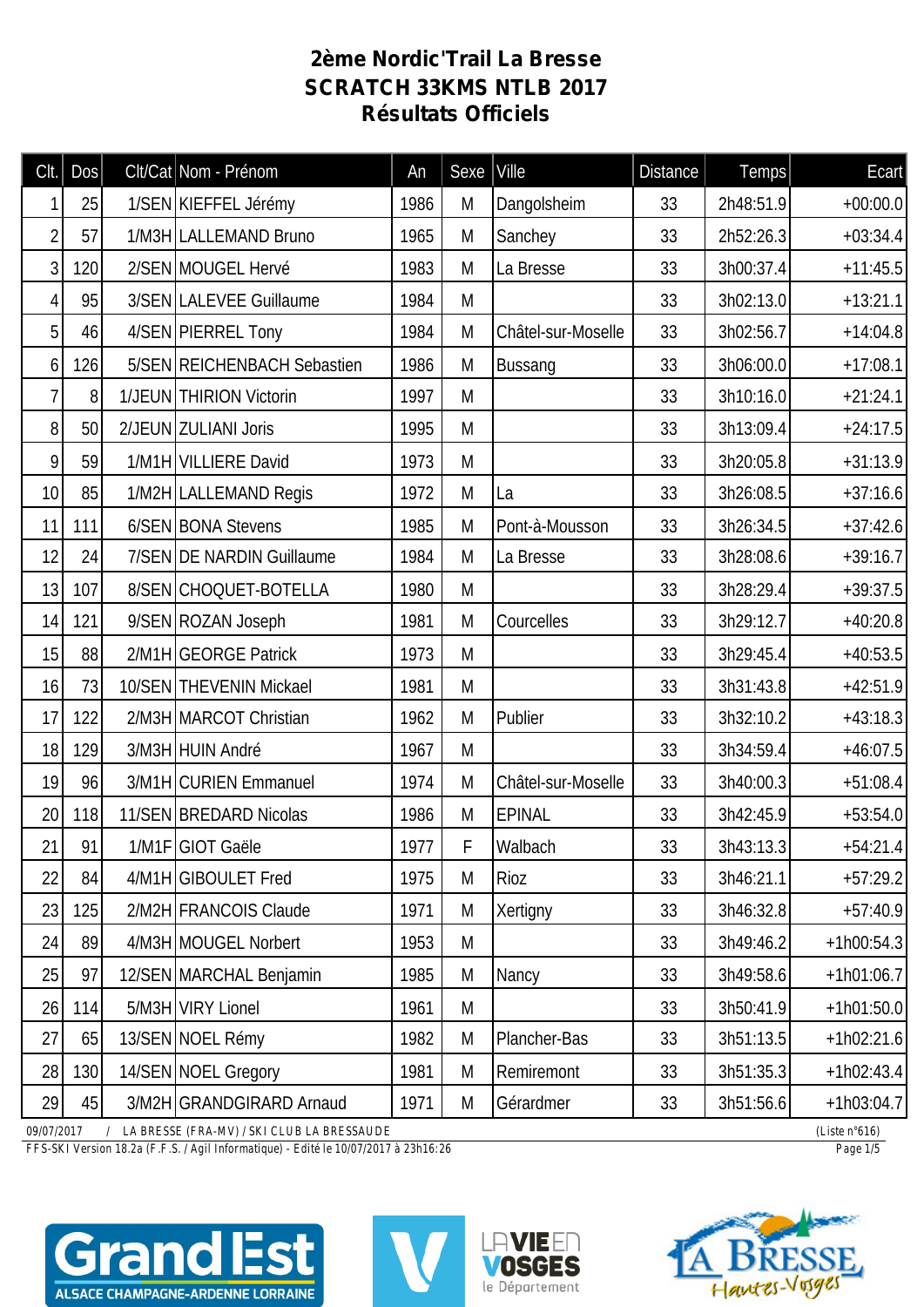| Clt. | DOS    | Clt/Cat Nom - Prénom         | An   | Sexe        | Ville             | <b>Distance</b> | Temps     | Ecart        |
|------|--------|------------------------------|------|-------------|-------------------|-----------------|-----------|--------------|
| 30   | 106    | 6/M3H LORENZ DIDIER          | 1966 | M           | Heillecourt       | 33              | 3h52:03.6 | $+1h03:11.7$ |
| 31   | 117    | 15/SEN SIWANYCZ Marc         | 1987 | M           | Arches            | 33              | 3h52:31.4 | $+1h03:39.5$ |
| 32   | 1      | 16/SEN POME BAUDRES Damien   | 1982 | M           | Irreville         | 33              | 3h56:54.4 | $+1h08:02.5$ |
| 33   | 62     | 4/M2H CONRAUD Régis          | 1970 | M           | Frizon            | 33              | 3h57:28.5 | $+1h08:36.6$ |
| 34   | 63     | 17/SEN BERNA Michael         | 1986 | M           | Wegscheid         | 33              | 3h57:35.6 | $+1h08:43.7$ |
| 35   | 9      | 1/M2F JAEGER-MANATSCHAL Ruth | 1969 | $\mathsf F$ | <b>Brumath</b>    | 33              | 3h57:40.3 | $+1h08:48.4$ |
| 36   | 81     | 5/M1H FRATTINI Ludo          | 1977 | M           | Vagney            | 33              | 3h58:23.5 | $+1h09:31.6$ |
| 37   | 44     | 18/SEN BADET David           | 1984 | M           |                   | 33              | 3h59:00.5 | $+1h10:08.6$ |
| 38   | 43     | 5/M2H AGNELOT David          | 1972 | M           |                   | 33              | 3h59:18.5 | $+1h10:26.6$ |
| 39   | 60     | 6/M1H FABRY Jerome           | 1975 | M           |                   | 33              | 4h00:04.3 | $+1h11:12.4$ |
| 40   | 92     | 6/M2H BEASSE Olivier         | 1972 | M           | Walbach           | 33              | 4h02:14.7 | $+1h13:22.8$ |
| 41   | 113    | 19/SEN THOMAS Alexis         | 1987 | M           |                   | 33              | 4h02:38.8 | $+1h13:46.9$ |
| 42   | 38     | 20/SEN FORMET nicolas        | 1984 | M           | Ramonchamp        | 33              | 4h03:42.4 | $+1h14:50.5$ |
| 43   | 116    | 7/M3H PANATO Olivier         | 1960 | M           | Epinal            | 33              | 4h04:16.3 | $+1h15:24.4$ |
| 44   | 115    | 8/M3H SCHWARTZ Laurent       | 1958 | M           | Aydoilles         | 33              | 4h04:18.0 | $+1h15:26.1$ |
| 45   | 29     | 21/SEN KRID Amaury           | 1987 | M           | La Bresse         | 33              | 4h04:25.8 | $+1h15:33.9$ |
| 46   | 11     | 7/M1H ESPOSITO Raphael       | 1977 | M           |                   | 33              | 4h04:45.5 | $+1h15:53.6$ |
| 47   | 61     | 7/M2H CONRAUD Joel           | 1968 | M           | Heillecourt       | 33              | 4h05:43.9 | $+1h16:52.0$ |
| 48   | 76     | 22/SEN FILLIOT Pierre        | 1992 | M           | Laxou             | 33              | 4h06:13.9 | $+1h17:22.0$ |
| 49   | 40     | 23/SEN BLANCHARD Clément     | 1982 | M           | Velaine-en-Haye   | 33              | 4h07:26.5 | $+1h18:34.6$ |
|      | 50 103 | 24/SEN AUBERT Florent        | 1978 | M           | Nancy             | 33              | 4h07:35.5 | $+1h18:43.6$ |
| 51   | 15     | 25/SEN CURIEN Vincent        | 1993 | M           | La Bresse         | 33              | 4h07:46.5 | $+1h18:54.6$ |
| 52   | 90     | 8/M2H BRIOTET Franck         | 1971 | M           | Besançon          | 33              | 4h08:01.2 | $+1h19:09.3$ |
| 53   | 72     | 1/SEN AUGER Aurore           | 1980 | F           | Échenoz-la-Méline | 33              | 4h08:41.0 | $+1h19:49.1$ |
| 54   | 42     | 8/M1H MATHIEU Stéphane       | 1975 | M           | Delme             | 33              | 4h08:43.3 | $+1h19:51.4$ |
| 55   | 27     | 9/M3H SOSIN Laurent          | 1963 | M           | Florange          | 33              | 4h09:57.6 | $+1h21:05.7$ |
| 56   | 119    | 26/SEN BLAISE Guillaume      | 1979 | M           | La Voivre         | 33              | 4h11:48.0 | $+1h22:56.1$ |
| 57   | 19     | 27/SEN MULLER Frédéric       | 1992 | M           |                   | 33              | 4h11:49.6 | $+1h22:57.7$ |
| 58   | 18     | 28/SEN GAGNIEUX Lionel       | 1979 | M           |                   | 33              | 4h12:07.7 | $+1h23:15.8$ |

*FFS-SKI Version 18.2a (F.F.S. / Agil Informatique) - Edité le 10/07/2017 à 23h16:26 Page 2/5*







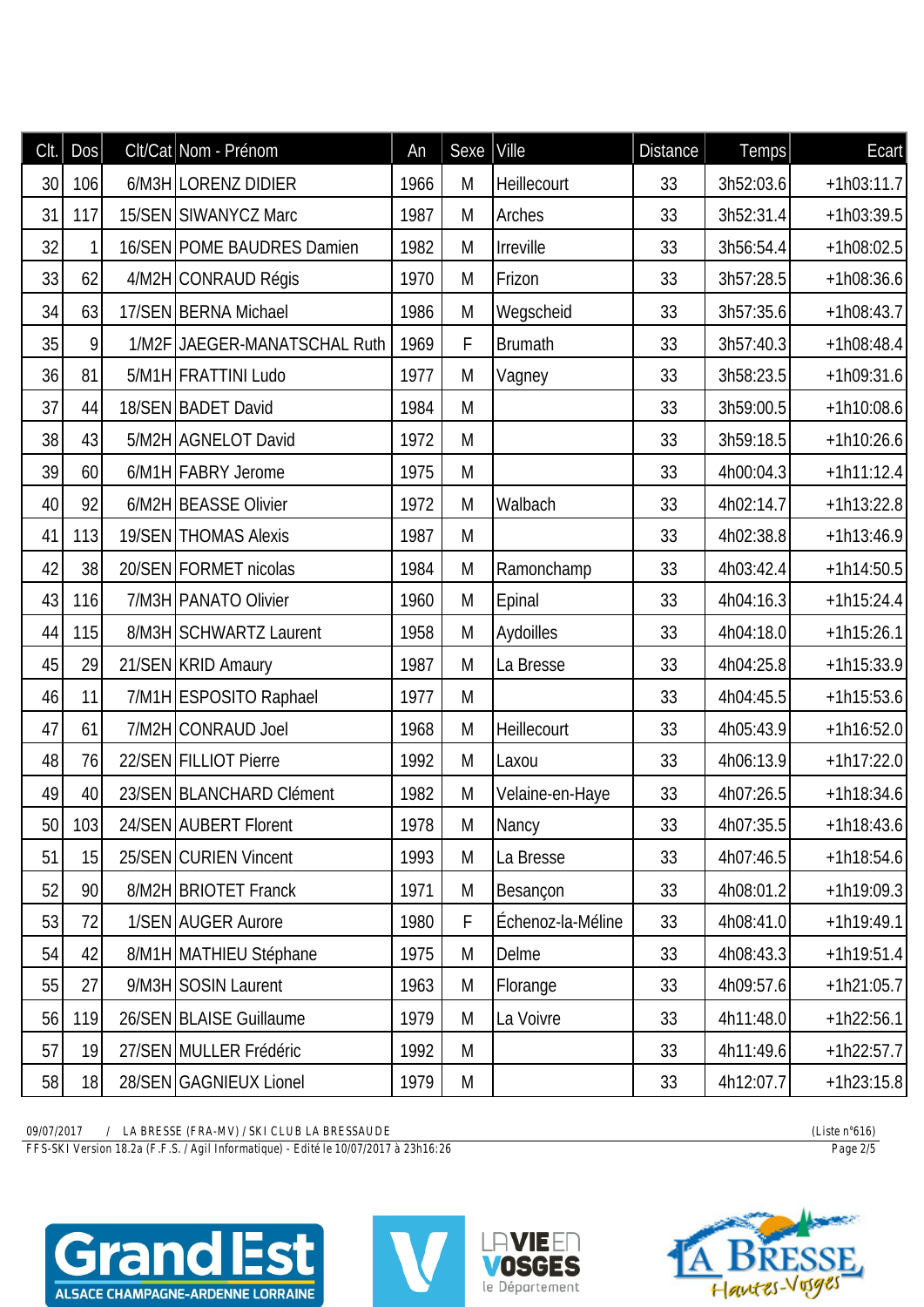| CIt. | DOS | Clt/Cat Nom - Prénom      | An   | Sexe      | Ville            | <b>Distance</b> | Temps     | Ecart <sup> </sup> |
|------|-----|---------------------------|------|-----------|------------------|-----------------|-----------|--------------------|
| 59   | 14  | 2/SEN MAINTENANT Caroline | 1982 | F         | Bischoffsheim    | 33              | 4h13:20.0 | $+1h24:28.1$       |
| 60   | 74  | 10/M3H BENOIT Raymond     | 1961 | M         | Clayeures        | 33              | 4h13:40.0 | $+1h24:48.1$       |
| 61   | 86  | 9/M1H ROY Raphael         | 1974 | M         | Frizon           | 33              | 4h14:55.2 | $+1h26:03.3$       |
| 62   | 67  | 3/SEN SANCHEZ Angéla      | 1979 | F         | Épinal           | 33              | 4h15:54.6 | $+1h27:02.7$       |
| 63   | 54  | 11/M3H BÉGLÉ Laurent      | 1964 | M         |                  | 33              | 4h17:30.2 | $+1h28:38.3$       |
| 64   | 128 | 12/M3H L HOTE Michel      | 1966 | M         | Vandoeuvre       | 33              | 4h17:50.3 | $+1h28:58.4$       |
| 65   | 124 | 10/M1H POIROT Yannick     | 1975 | M         | Epinal           | 33              | 4h18:23.8 | $+1h29:31.9$       |
| 66   | 123 | 13/M3H CHEVALLEY Luc      | 1966 | M         | Rupt Sur Moselle | 33              | 4h18:25.0 | $+1h29:33.1$       |
| 67   | 26  | 29/SEN HEINTZ Teddy       | 1983 | M         |                  | 33              | 4h20:15.4 | $+1h31:23.5$       |
| 68   | 10  | 30/SEN LEHMANN Julien     | 1984 | M         | Metz             | 33              | 4h20:59.9 | $+1h32:08.0$       |
| 69   | 71  | 11/M1H COMMERET Fabien    | 1974 | M         | Sarrebourg       | 33              | 4h21:15.2 | $+1h32:23.3$       |
| 70   | 127 | 9/M2H LEGRAND Jérome      | 1970 | M         | Nancy            | 33              | 4h21:26.7 | $+1h32:34.8$       |
| 71   | 70  | 3/JEUN STEINER Célian     | 1996 | M         |                  | 33              | 4h21:27.7 | $+1h32:35.8$       |
| 72   | 48  | 31/SEN ODOT Morgan        | 1986 | M         |                  | 33              | 4h22:10.0 | $+1h33:18.1$       |
| 73   | 47  | 1/JEUN GUNTZ Hélène       | 1996 | F         | Eschau           | 33              | 4h22:46.1 | $+1h33:54.2$       |
| 74   | 35  | 12/M1H MOURTON Emmanuel   | 1976 | M         | Marlenheim       | 33              | 4h23:59.9 | $+1h35:08.0$       |
| 75   | 30  | 4/JEUN MANATSCHAL Maurus  | 1996 | M         | <b>Brumath</b>   | 33              | 4h25:40.0 | $+1h36:48.1$       |
| 76   | 82  | 32/SEN BONNAS Benjamin    | 1993 | M         | Éloyes           | 33              | 4h26:34.7 | $+1h37:42.8$       |
| 77   | 83  | 14/M3H MARCHAL Etienne    | 1966 | M         | Rupt-sur-Moselle | 33              | 4h26:35.2 | $+1h37:43.3$       |
| 78   | 31  | 13/M1H REILAND Boris      | 1973 | ${\sf M}$ | Nilvange         | 33              | 4h28:10.9 | $+1h39:19.0$       |
| 79   | 53  | 14/M1H KIEKEN David       | 1973 | M         |                  | 33              | 4h28:20.1 | $+1h39:28.2$       |
| 80   | 87  | 33/SEN BRABLE Florian     | 1986 | M         |                  | 33              | 4h31:44.4 | $+1h42:52.5$       |
| 81   | 77  | 10/M2H JOFFROY Christophe | 1969 | M         |                  | 33              | 4h32:57.9 | $+1h44:06.0$       |
| 82   | 37  | 15/M1H LOPEZ Frédérick    | 1976 | M         | Lure             | 33              | 4h32:58.6 | $+1h44:06.7$       |
| 83   | 108 | 2/M2F KLEIN Janet         | 1972 | F         | Le Tholy         | 33              | 4h33:27.0 | $+1h44:35.1$       |
| 84   | 109 | 2/M1F   BODEZ Laetitia    | 1977 | F         | Le Tholy         | 33              | 4h33:28.0 | $+1h44:36.1$       |
| 85   | 101 | 15/M3H MORINEAU Olivier   | 1966 | M         | <b>Dieuze</b>    | 33              | 4h33:48.1 | $+1h44:56.2$       |
| 86   | 39  | 16/M1H HACHET Fabrice     | 1977 | M         |                  | 33              | 4h34:54.8 | $+1h46:02.9$       |
| 87   | 20  | 11/M2H GLOGOWSKI Jérome   | 1969 | M         |                  | 33              | 4h35:47.9 | $+1h46:56.0$       |

*FFS-SKI Version 18.2a (F.F.S. / Agil Informatique) - Edité le 10/07/2017 à 23h16:26 Page 3/5*







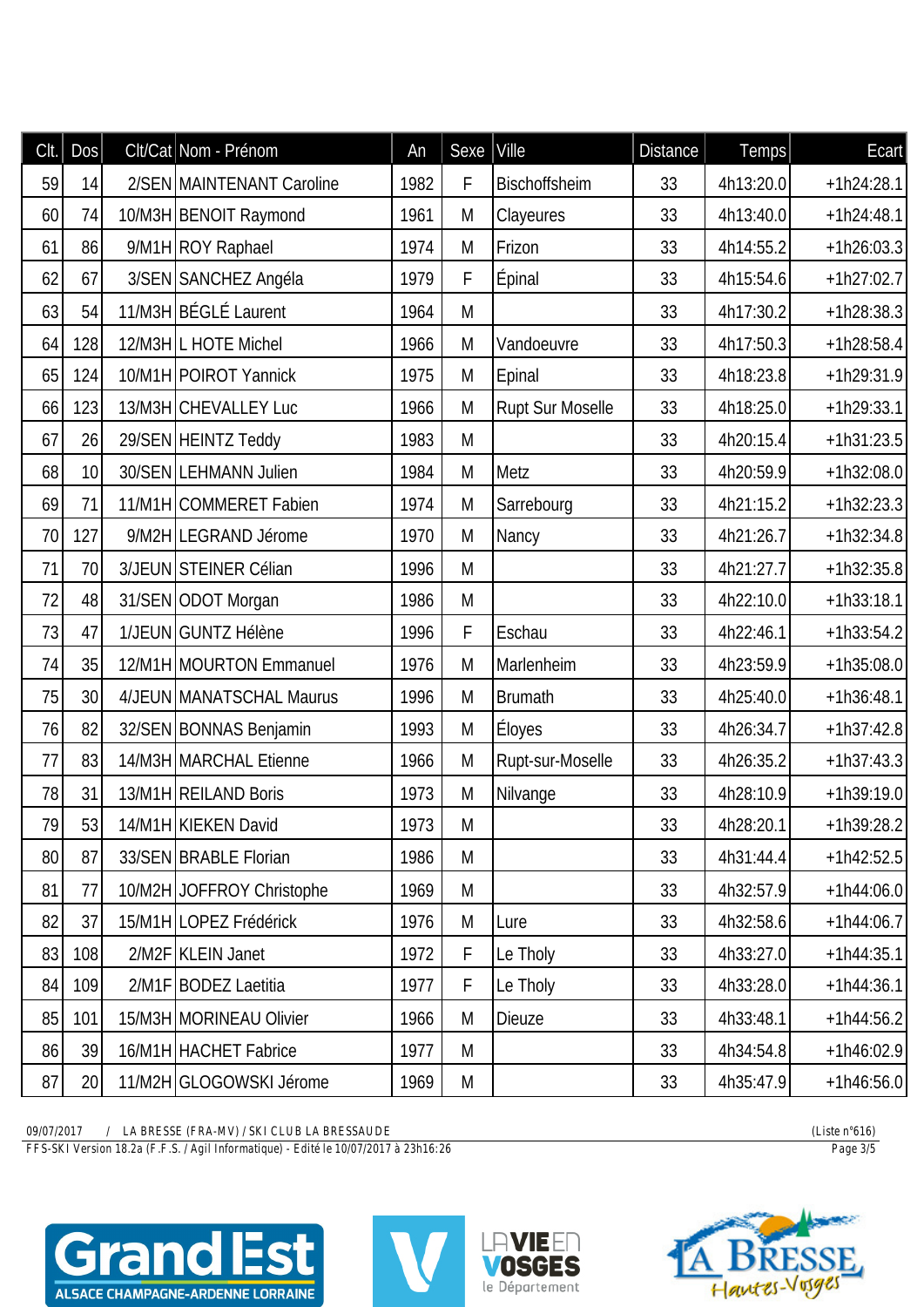| Clt. | DOS            | Clt/Cat Nom - Prénom         | An   | Sexe | Ville             | <b>Distance</b> | Temps     | Ecart        |
|------|----------------|------------------------------|------|------|-------------------|-----------------|-----------|--------------|
| 88   | 94             | 34/SEN CHENOUX Nicolas       | 1981 | M    | <b>Bischheim</b>  | 33              | 4h37:25.2 | $+1h48:33.3$ |
| 89   | 41             | 4/SEN MOUGENOT Audrey        | 1984 | F    | Navenne           | 33              | 4h39:43.7 | $+1h50:51.8$ |
| 90   | 78             | 17/M1H HENRY Cedric          | 1976 | M    | Xertigny          | 33              | 4h46:30.1 | $+1h57:38.2$ |
| 91   | 32             | 16/M3H GROULT Frédéric       | 1963 | M    | Commercy          | 33              | 4h46:55.9 | $+1h58:04.0$ |
| 92   | 79             | 35/SEN KELLER Florian        | 1993 | M    | Annecy            | 33              | 4h47:33.7 | $+1h58:41.8$ |
| 93   | 64             | 12/M2H MONNIER Pierre-Arnaud | 1971 | M    | Tressange         | 33              | 4h47:42.0 | $+1h58:50.1$ |
| 94   | 110            | 36/SEN BODEZ Loic            | 1979 | M    | Le Tholy          | 33              | 4h48:31.4 | $+1h59:39.5$ |
| 95   | 33             | 13/M2H AST Arnaud            | 1971 | M    |                   | 33              | 4h48:59.7 | $+2h00:07.8$ |
| 96   | 102            | 37/SEN MUNIER Julien         | 1990 | M    |                   | 33              | 4h50:45.0 | $+2h01:53.1$ |
| 97   | 36             | 17/M3H WILLAUME Patrick      | 1956 | M    | Pont-à-Mousson    | 33              | 4h53:07.5 | $+2h04:15.6$ |
| 98   | 98             | 38/SEN WATBLED Yannick       | 1978 | M    | Fleury            | 33              | 4h53:28.0 | $+2h04:36.1$ |
| 99   | 58             | 14/M2H DEROCHE Nicolas       | 1972 | M    | Loon-Plage        | 33              | 4h53:30.0 | $+2h04:38.1$ |
| 100  | 17             | 39/SEN CROCHET Guillaume     | 1984 | M    | Saint-Quentin     | 33              | 4h54:16.5 | $+2h05:24.6$ |
| 101  | 68             | 1/M3F   DEKKERS Henriette    | 1967 | F    | Le Val-d'Ajol     | 33              | 4h54:57.9 | $+2h06:06.0$ |
| 102  | 23             | 18/M3H VAUTRE Patrick        | 1961 | M    | Allamps           | 33              | 4h57:33.3 | $+2h08:41.4$ |
| 103  | 22             | 3/M2F KOCH Jessy             | 1972 | F    | Mulhouse          | 33              | 4h58:42.9 | $+2h09:51.0$ |
| 104  | 13             | 18/M1H DUNAND Régis          | 1974 | M    | Nancy             | 33              | 5h00:25.6 | $+2h11:33.7$ |
| 105  | $\overline{2}$ | 40/SEN SCHWAB Jérôme         | 1986 | M    | Roost-Warendin    | 33              | 5h00:54.8 | $+2h12:02.9$ |
| 106  | 105            | 4/M2F   DENET Felicie        | 1972 | F    | Nancy             | 33              | 5h07:26.4 | $+2h18:34.5$ |
| 107  | 55             | 19/M3H GALLIMARD Christophe  | 1966 | M    | Gondreville       | 33              | 5h14:43.9 | $+2h25:52.0$ |
| 108  | 28             | 15/M2H FRECHIN Michel        | 1968 | M    | Flaxlanden        | 33              | 5h20:00.7 | $+2h31:08.8$ |
| 109  | 112            | 19/M1H LIGER Noé             | 1977 | M    | <b>Épinal</b>     | 33              | 5h24:01.1 | $+2h35:09.2$ |
| 110  | 52             | 20/M1H ARENZ Denis           | 1973 | M    | Nordheim          | 33              | 5h24:02.2 | $+2h35:10.3$ |
| 111  | 16             | 21/M1H DIDIER Alexandre      | 1974 | M    | Spechbach-le-Haut | 33              | 5h25:19.9 | $+2h36:28.0$ |
| 112  | 75             | 5/SEN BENOIT Marion          | 1992 | F    | Clayeures         | 33              | 5h27:35.2 | $+2h38:43.3$ |
| 113  | 21             | 6/SEN DAVID Jeanne           | 1992 | F    |                   | 33              | 5h30:50.6 | $+2h41:58.7$ |
| 114  | 99             | 5/M2F MATHIEU Valerie        | 1968 | F    | Mulhouse          | 33              | 5h33:20.2 | $+2h44:28.3$ |
| 115  | 12             | 22/M1H MICHAUD Benoit        | 1977 | M    | Nancy             | 33              | 5h34:56.8 | $+2h46:04.9$ |
| 116  | 34             | 41/SEN DUEZ Stéphane         | 1979 | M    | Igney             | 33              | 5h38:08.3 | $+2h49:16.4$ |

*FFS-SKI Version 18.2a (F.F.S. / Agil Informatique) - Edité le 10/07/2017 à 23h16:27 Page 4/5*